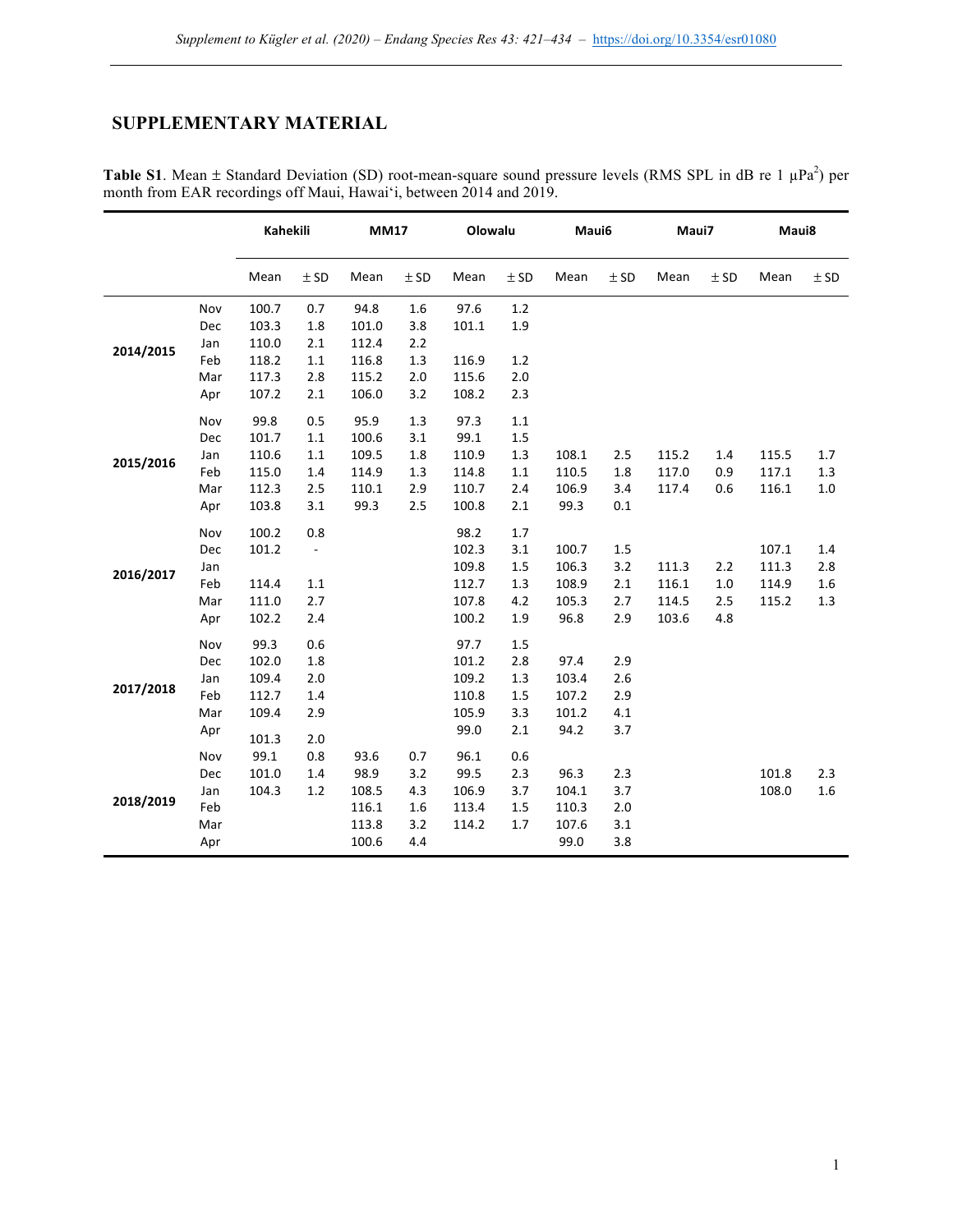**Table S2**. P-values of pairwise post-hoc comparison from a Dunn test with Benjamini-Yekuteili correction of daily median root-mean-square sound pressure levels (RMS SPLs) in dB re 1 µPa2 for 25% (n=15) randomly selected days for three shallow EAR sites off Maui, Hawaiʻi between off-season: September, 01 and October, 31, and season: February, 01 and March, 30, for each year. Grey shaded area: non-significance in a Kruskal-Wallis test ( $p \ge 0.05$ ). Blank = no data

| pairwise comparison |     | Kahekili   |        | <b>MM17</b> |           | Olowalu    |        |           |
|---------------------|-----|------------|--------|-------------|-----------|------------|--------|-----------|
|                     |     | off-season | season | off-season  | season    | off-season | season |           |
| 2014/15             | VS. | 2015/16    |        | $0.0054*$   | $0.0001*$ | $0.0025*$  |        | $0.019*$  |
| 2014/15             | VS. | 2016/17    |        | $0.0004*$   | $0.0000*$ |            |        | $0.0014*$ |
| 2014/15             | VS. | 2017/18    |        | $0.0000*$   |           |            |        | $0.0000*$ |
| 2014/15             | VS. | 2018/19    |        |             |           | 1.0        |        | 0.0329    |
| 2015/16             | VS. | 2016/17    |        | 0.5304      | 0.1341    |            |        | 0.5057    |
| 2015/16             | VS. | 2017/18    |        | 0.0315      |           |            |        | $0.003*$  |
| 2015/16             | VS. | 2018/19    |        |             |           | $0.001*$   |        | 1.0       |
| 2016/17             | VS. | 2017/18    |        | 1.1613      |           |            |        | 0.0416    |
| 2016/17             | VS. | 2018/19    |        |             |           |            |        | $0.3769*$ |
| 2017/18             | VS. | 2018/19    |        |             |           |            |        | $0.0016*$ |

\*significance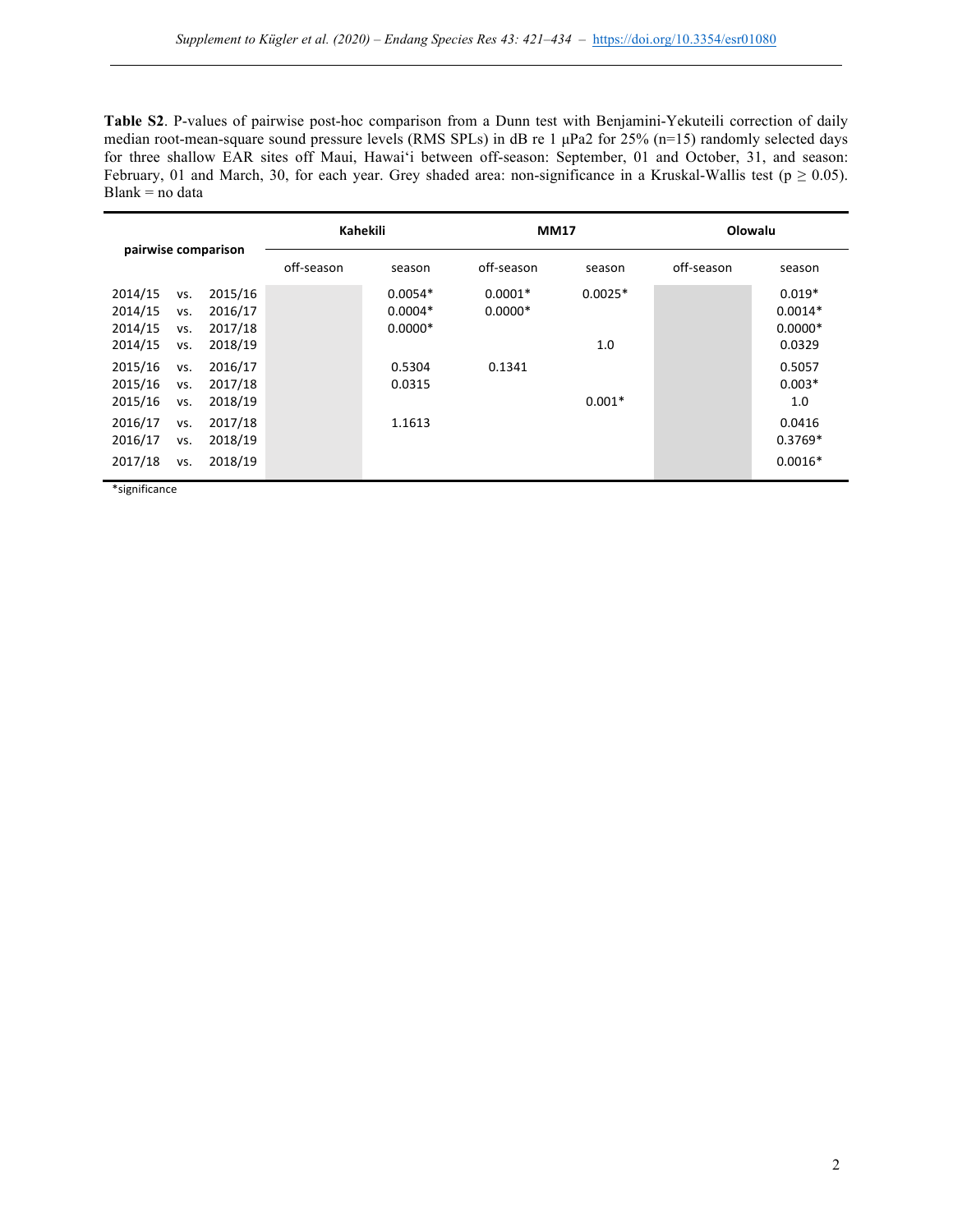

**Figure S1**. Median daily root-mean-squared sound pressure levels (RMS SPL) in dB re 1  $\mu$ Pa<sup>2</sup> in the 0-1.5 kHz frequency band recorded at four shallow-water sites off Maui, Hawaiʻi, between September, 2014, and May, 2018.